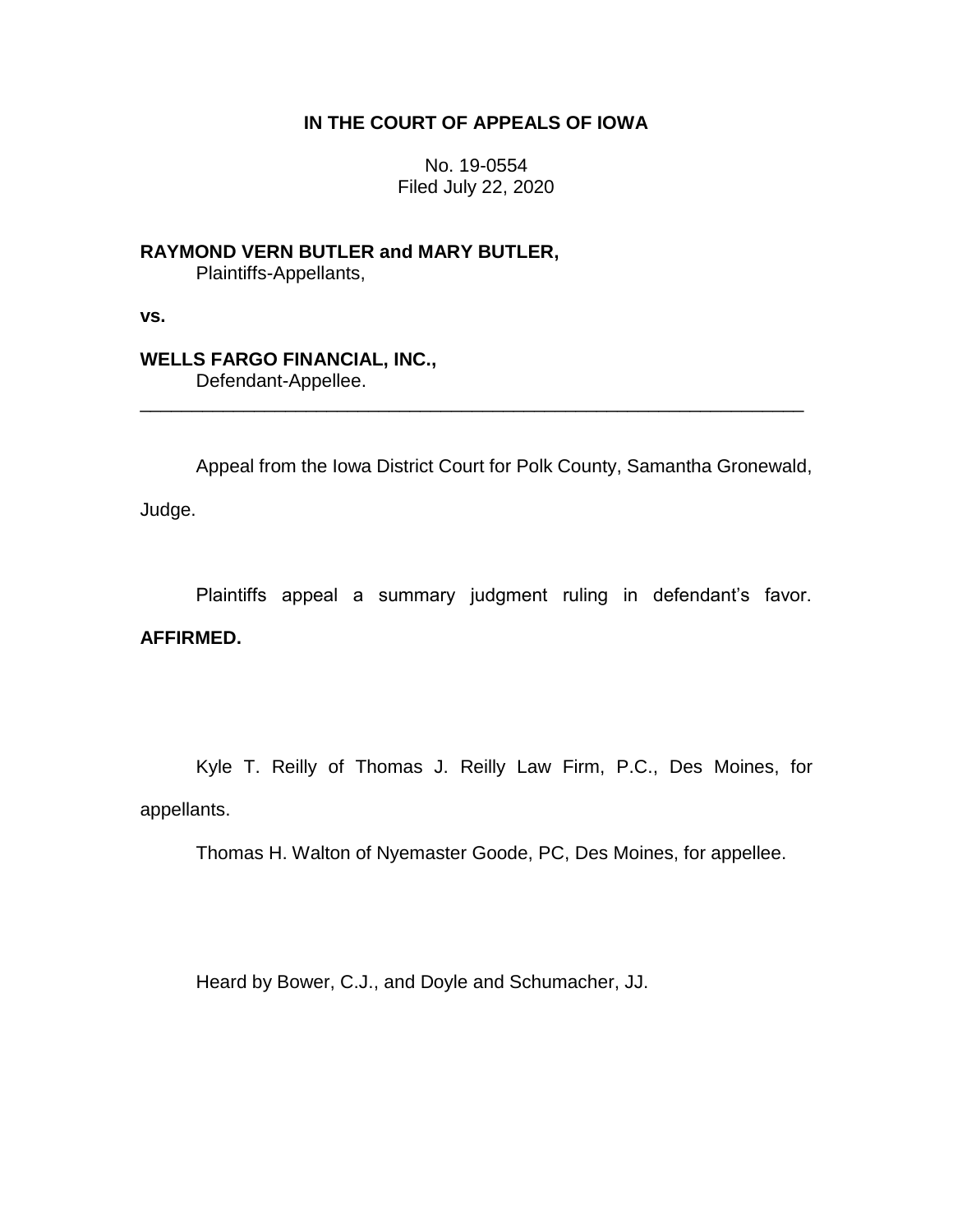#### **BOWER, Chief Judge.**

 $\overline{a}$ 

Raymond and Mary Butler appeal a district court summary judgment ruling dismissing their suit against Wells Fargo Financial, Inc. We conclude Wells Fargo Financial was not exercising possession and control over the premises at the time of Raymond Butler's alleged injuries and did not owe Butler a duty of care. We affirm.

#### **I. Background Fact & Proceedings**

In 2006, Wells Fargo Financial, Inc. (WF Financial), a subsidiary of Wells Fargo & Company, obtained title to property at 1963 Bell Avenue, Des Moines.

In 2009, Wells Fargo Bank, N.A. (WFB)—a separate and distinct subsidiary of Wells Fargo & Company—entered into a general master services agreement with CB Richard Ellis Group (CBRE).<sup>1</sup> On September 7, 2011, WFB and CBRE executed a Statement of Work for Property Management Services Administrative Buildings effective through December 2016. The services CBRE was to provide asset, operations, and facilities management (including maintenance)—were to support WFB's corporate properties group. Among the properties covered by the WFB-CBRE property management statement of work was 1963 Bell.<sup>2</sup>

In August 2015, Raymond Butler—a CBRE employee—notified CBRE of a mold problem at 1963 Bell. On October 23, Iowa Occupational Safety and Health

<sup>&</sup>lt;sup>1</sup> The agreement permitted "affiliates" of WFB—including parent company Wells Fargo & Company and its subsidiaries—to procure the services of CBRE through the execution of a statement of work by the affiliate. No evidence of any agreement between CBRE and WF Financial was offered.

 $2$  The spreadsheet entry indicated 1963 Bell was "Owned," not "Leased." Ken Kuckelman, a property portfolio manager for WFB, submitted an affidavit that 1963 Bell was under the possession and control of WFB subject to the management services of CBRE.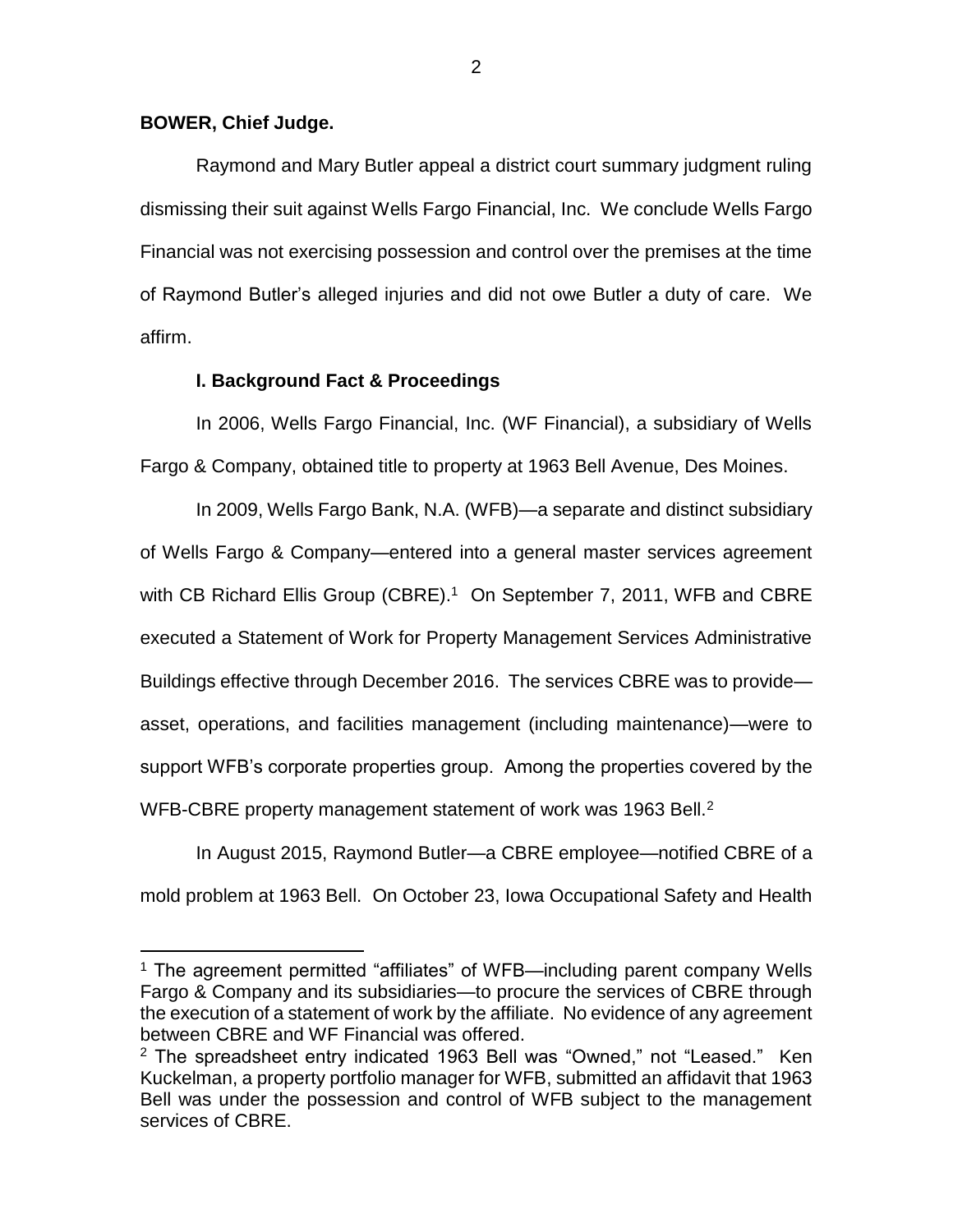issued a notice of complaint relating to 1963 Bell. $3$  CBRE and WFB had a conference call regarding the mold, and WFB approved CBRE arranging the cleanup.

CBRE directed Butler to remove a number of ceiling tiles with mold on them at 1963 Bell. Butler alleges he sustained injuries due to mold exposure arising from his work.

On October 20, 2017, Butler and his wife Mary filed suit against WF Financial alleging negligence of the property owner and loss of consortium.<sup>4</sup> In its answer to the Butlers' petition, WF Financial misidentified WFB as the owner of the property.<sup>5</sup> In December, the Butlers filed a motion to amend their petition to substitute WFB as defendant, which the court granted two days later. In its answer to the amended petition, WFB erroneously admitted ownership of the property.

In August 2018, the Butlers filed another motion to amend petition, asking to reinstate WF Financial as a defendant, stating, "No evidence supports the assertion that Wells Fargo Bank, N.A. is the owner of the 1963 Bell Ave. property and not Wells Fargo Financial, LLC." The district court granted the motion to amend, reinstating WF Financial as a defendant.

WFB filed a motion for summary judgment, and the district court granted it, dismissing WFB as defendant because WFB was not provided notice of the claim

 $\overline{a}$ 

 $3$  The notice was addressed to Wells Fargo Mortgage.

<sup>4</sup> WF Financial listed 1963 Bell for sale in February 2015 and sold the property in December 2016. Kuckelman completed a form for the Polk County Assessor's Office regarding conditions of the sale.

<sup>5</sup> WF Financial and WFB were at all relevant times each subsidiaries of Wells Fargo & Company, but were separate and distinct corporate entities. Title deeds show WF Financial owned 1963 Bell from 2006 until the end of 2016.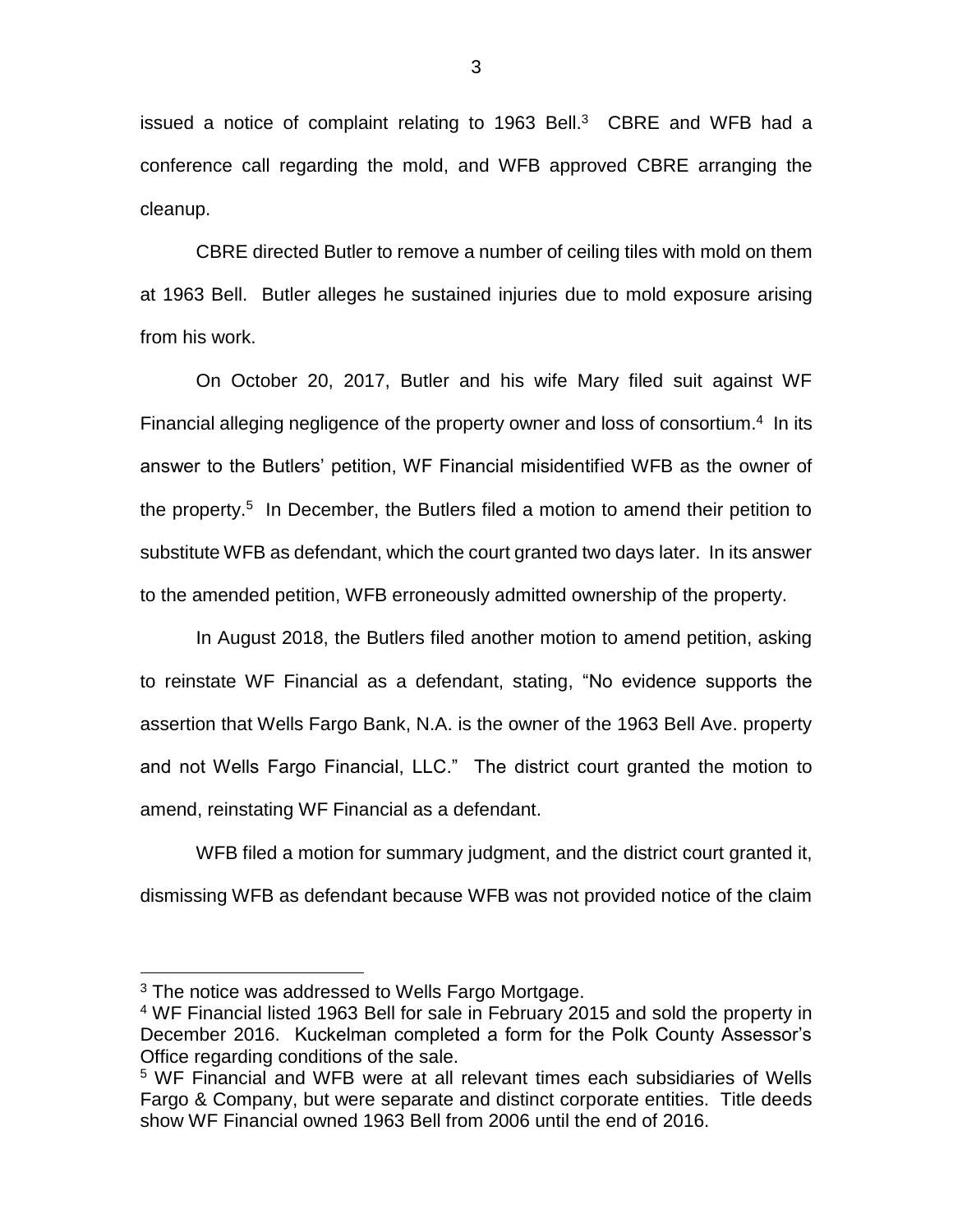until after the limitations period had passed. *See* Iowa Code § 614.1(2) (2017) (providing a two-year statute of limitations on personal injury suits); Iowa R. Civ. P. 1.402(5) (requiring later-added defendants receive notice of the action "within the period provided by law for commencing the action"). In its ruling, the court made a finding that "the record in this case demonstrates that WF Financial and WF Bank are separate legal entities." The Butlers did not appeal the ruling.

WF Financial also filed for summary judgment, stating it was not in possession or control of 1963 Bell in October 2015 and did not owe a duty of care to Butler. $6$  The Butlers asserted a question of fact existed whether WFB was acting as agent for WF Financial, precluding a summary judgment. In its ruling on the new motion, the district court reasoned WF Financial's duty of care rested "on whether or not WF Financial was in possession of 1963 Bell in 2015." The court observed that although WF Financial was the owner of the property, it had "'loaned' its possessory rights to WFB such that WF Financial's relationship to 1963 Bell was the same as that of an absentee landlord and not a possessor." Because WF Financial was not the possessor of the property, it did not owe a duty of care to the Butlers. The court granted WF Financial's motion for summary judgment.

The Butlers appeal.

 $\overline{a}$ 

### **II. Standard of Review**

We review a summary judgment ruling for correction of errors at law. *MidWestOne Bank v. Heartland Co-op*, 941 N.W.2d 876, 882 (Iowa 2020).

<sup>&</sup>lt;sup>6</sup> In support of its summary judgment motion, WF Financial submitted an affidavit from a WFB property manager stating WFB "possessed and controlled" the property at 1963 Bell and included a copy of the agreement between WFB and CBRE.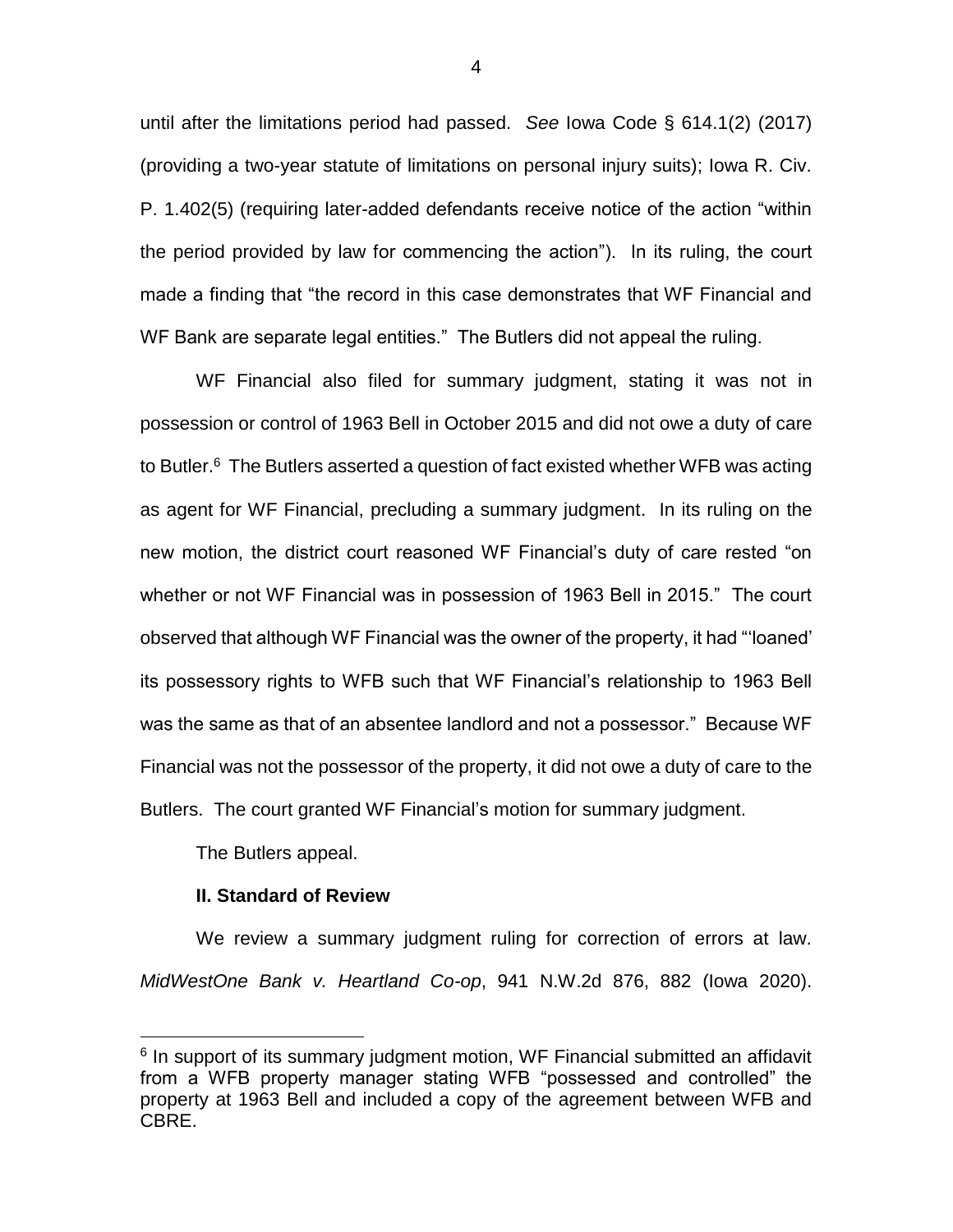Summary judgment is appropriate when there is no genuine issue of material fact, the only conflict is the legal consequences of undisputed facts, "and the moving party is entitled to judgment as a matter of law." *Id.* (citation omitted). Summary judgment is usually not appropriate in negligence cases, as negligence or causation questions are normally for the jury. *Thompson v. Kaczinski*, 774 N.W.2d 829, 832 (Iowa 2009). "The moving party bears the burden of demonstrating the nonexistence of a material fact question." *Banwart v. 50th St. Sports, L.L.C.*, 910 N.W.2d 540, 545 (Iowa 2018). "However, the nonmoving party may not rest upon the mere allegations of his [or her] pleading but must set forth specific facts showing the existence of a genuine issue for trial." *Id.* (citation omitted) (alteration in original). "We review evidence in the light most favorable to the nonmoving party." *MidWestOne Bank*, 941 N.W.2d at 882.

#### **III. Analysis**

"Negligence is conduct that falls short of the standard of care established by law for the protection of others against unreasonable risks of harm." *Benham v. King*, 700 N.W.2d 314, 317 (Iowa 2005). "To establish a claim for negligence, the plaintiff must normally prove: (1) the existence of a duty owed by the defendant to conform to a standard of care, (2) the failure to conform to the standard, (3) proximate cause, and (4) damages." *Id.* 

In determining the existence of a duty, the court considers "(1) the relationship between the parties, (2) reasonable foreseeability of harm to the person who is injured, and (3) public policy considerations." *Thompson*, 774 N.W.2d at 834 (citation omitted). "Whether a duty arises out of a given relationship is a matter of law for the court's determination." *Id.*

5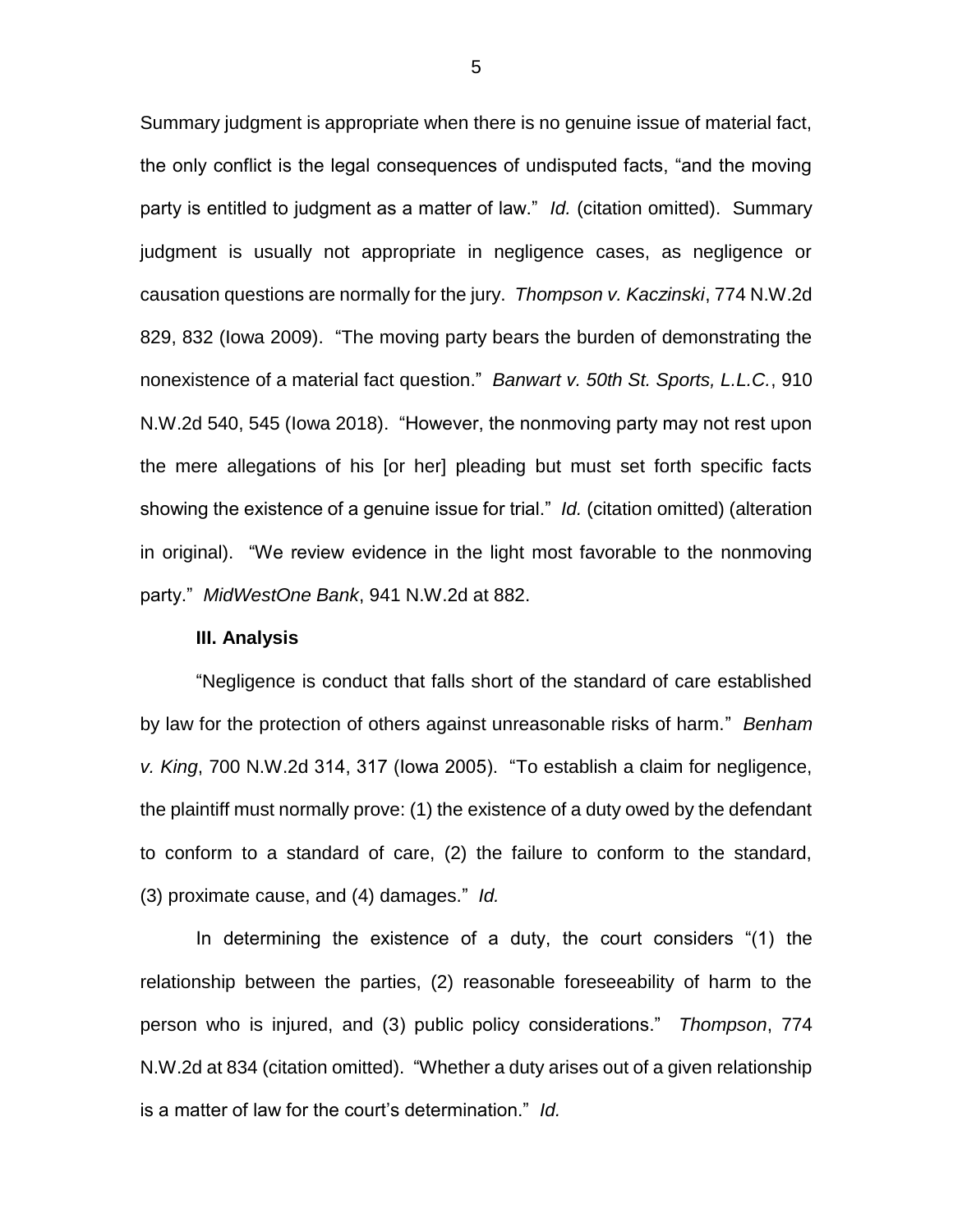Butler asserts WF Financial failed in its duty to maintain the premises in a reasonably safe condition by failing to remove the ceiling tiles earlier and ordering the removal of the ceiling tiles "without ensuring the safety and health of the workers." WF Financial answered that although it owned the property, it was not the possessor of the property at the time of Butler's injury and owed him no duty of care.

Ownership alone is not sufficient to impose liability for a premises defect. *Van Essen v. McCormick Enters. Co.*, 599 N.W.2d 716, 719–20 (Iowa 1999); *Wiedmeyer v. Equitable Life Assurance Soc'y of U.S.*, 644 N.W.2d 31, 33 (Iowa 2002) ("[T]he owner of land may in some situations loan its possession to another, thus rendering that party the possessor and negating the owner's status as such."). "As a general rule, a landlord is not liable for injuries caused by the unsafe condition of the property arising after it is leased, provided there is no agreement to repair." *Allison v. Page*, 545 N.W.2d 281, 283 (Iowa 1996). The principle underlying the rule and its assorted exceptions is "liability is premised upon control." *Id.*; *see also Dahlin v. Archer-Daniels-Midland Co.*, No. 3:14-cv-00085- SMR-HCA, 2016 WL 4435095, at \*6 (S.D. Iowa Feb. 4, 2016) ("[B]oth the governing sections of the Restatement (Third) and Iowa case law make clear that control is a prerequisite to imposing liability on a land possessor/lessor."). The duty of care turns on possession, which requires occupation and control of the premises. *See Van Essen*, 599 N.W.2d at 719.A "possessor" of land is defined as:

(a) a person who is in occupation of the land with intent to control it or

6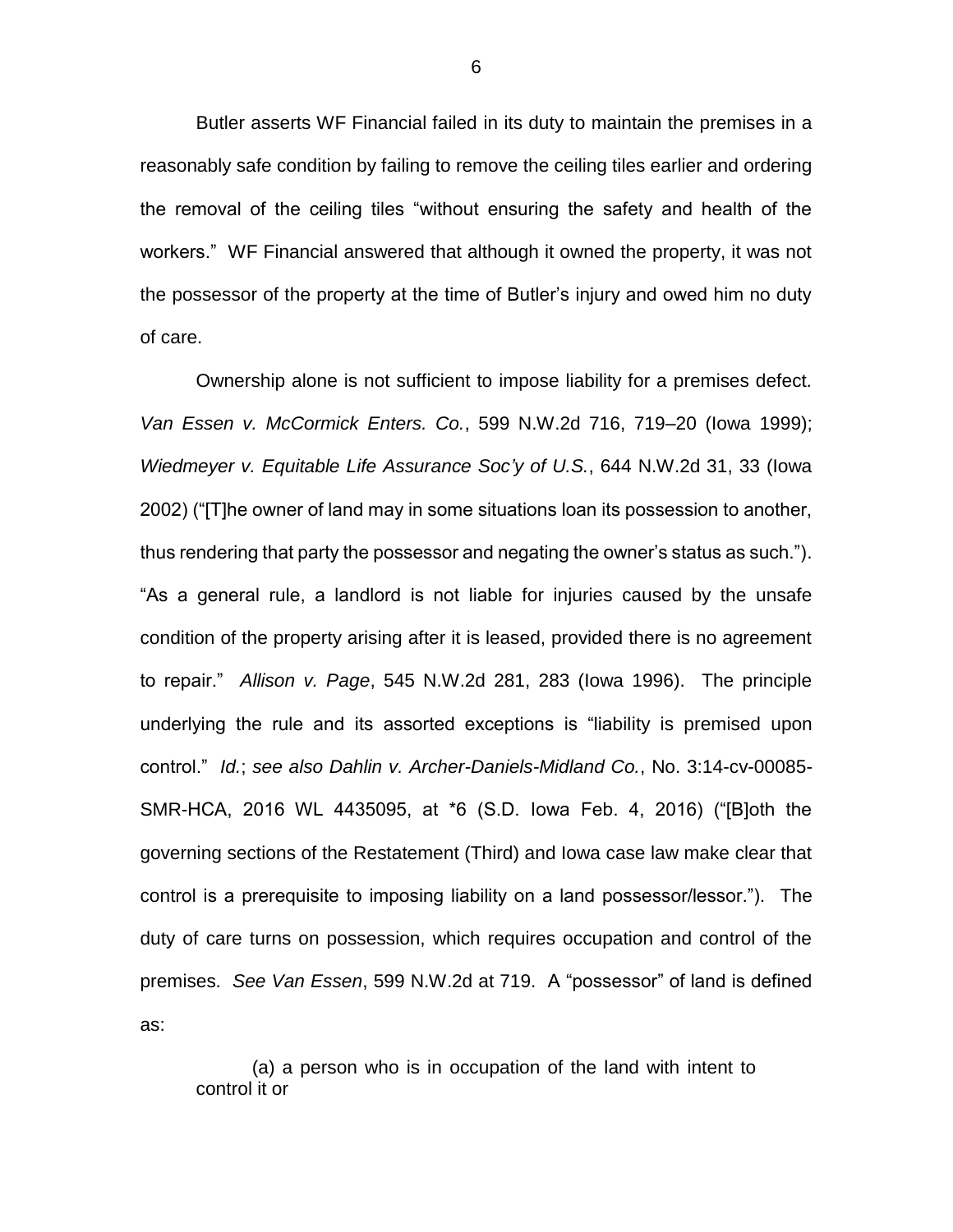(b) a person who has been in occupation of land with intent to control it, if no other person has subsequently occupied it with intent to control it, or

(c) a person who is entitled to immediate occupation of the land, if no other person is in possession under clauses (a) and (b).

*Id.* (quoting Restatement (Second) of Torts § 328E) (emphasis omitted). "[L]iability is not imposed unless the possessor 'knows or by the exercise of reasonable care would discover the condition, and should realize that it involves an unreasonable risk of harm.'" *Benham*, 700 N.W.2d at 318 (citation omitted). "Liability is not imposed in the absence of such actual or constructive knowledge of a dangerous condition because this knowledge is essential to establish a breach of duty." *Id.*

The Butlers claim WF Financial retained a degree of control over the premises and should be responsible for dangerous conditions there. Retained control is a recognized exception to the rule of nonliability of an owner/lessor. *Van Essen*, 599 N.W.2d at 720. In those portions of a property where the owner has retained control—alone or jointly with tenants—the owner may be liable. *Fouts ex rel. Jensen v. Mason*, 592 N.W.2d 33, 38 (Iowa 1999); *see also Stupka v. Scheidel*, 56 N.W.2d 874, 877–78 (Iowa 1953).

Rather than introduce evidence WF Financial exercised possession or control, the Butlers attack the credibility of Kuckelman's affidavit statement that WFB possessed and controlled 1963 Bell subject to CBRE management. Credibility determinations are not appropriate on summary judgment—they are the responsibility of the fact finder. *Frontier Leasing Corp. v. Links Eng'g, LLC*, 781 N.W.2d 772, 776 (Iowa 2010). Yet, we must construe the record in favor of the Butlers and, therefore, we do not rely on the affidavit as an undisputed fact. While the Butlers contest the affidavit, they do not contest the veracity of the WFB-CBRE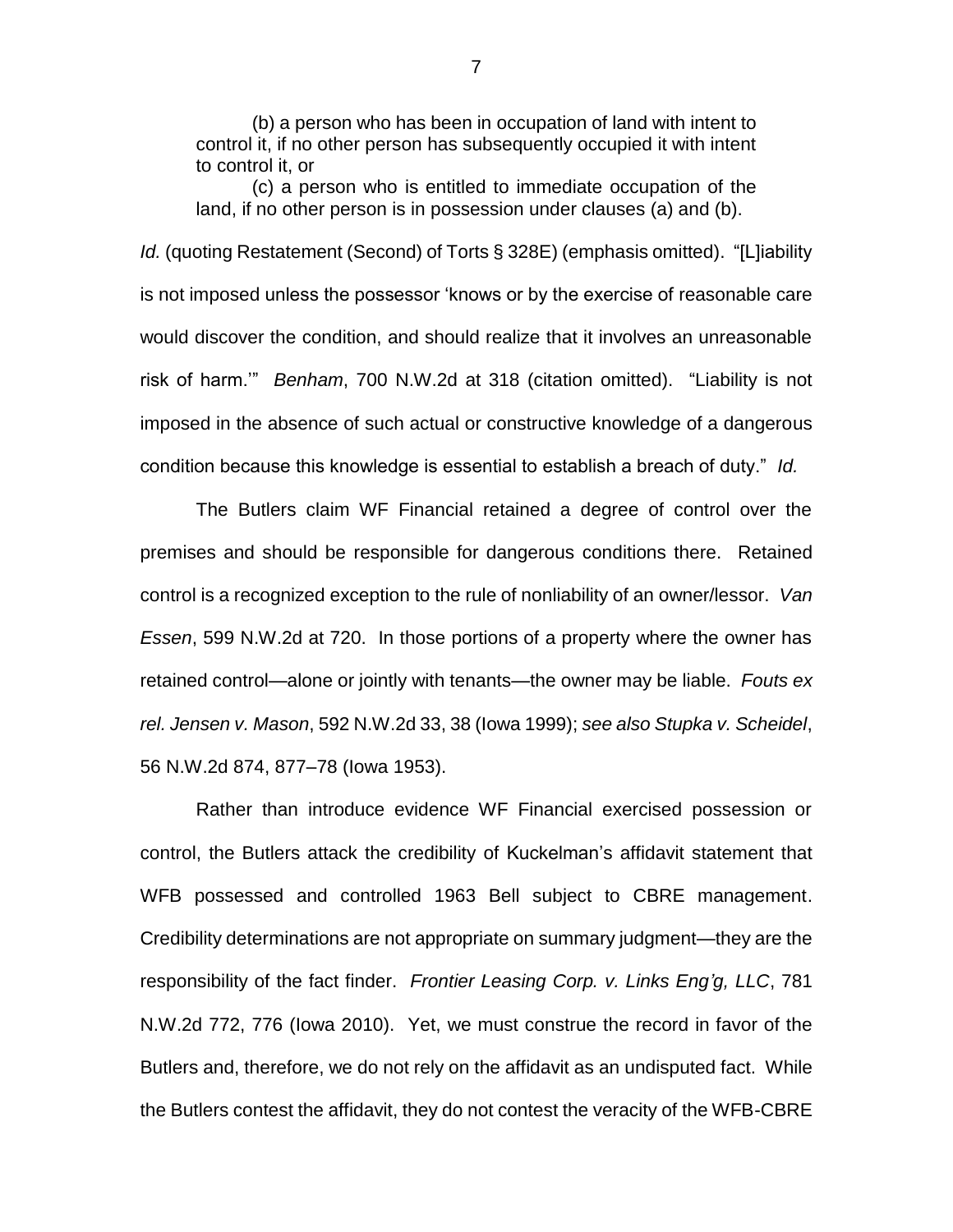contract, included as an attachment to the affidavit, and we do consider it in our evaluation.

The Butlers suggest WFB was merely a licensee with no interest in the property. To support their claims, the Butlers introduced a copy of a license agreement dated September 30, 2016, between WF Financial and a new tenant for the property at 1963 Bell. The district court considered the agreement to be the Butlers' strongest evidence but noted even this agreement licensed the premises "as is" and provided "WF Financial retained no responsibility for the care and/or maintenance of the 'vacant retail bank facility.'" The agreement specifically provided WF Financial was not responsible for any repair or maintenance and indemnified WF Financial from any claims of injury arising from or related to the use and occupancy of the property. Contrary to the Butlers' assertion, this agreement does not support their theory WF Financial exerted possession and control over 1963 Bell in a manner giving rise to a duty to those on the premises. Rather, it indicates the party occupying the premises had possession and control for purposes of liability.

The evidence presented does not include any documentation of a formal lease between WF Financial and WFB, or any evidence of WFB paying rent to WF Financial. However, neither does any evidence indicate WFB was authorized to act as an agent for WF Financial and enter into long-term contracts relating to WF Financial property. No documents or asserted facts indicate WF Financial made any decisions regarding the upkeep of 1963 Bell around time of Butler's injury or executed a separate statement of work with CBRE under the umbrella of the WFB-CBRE agreement.

8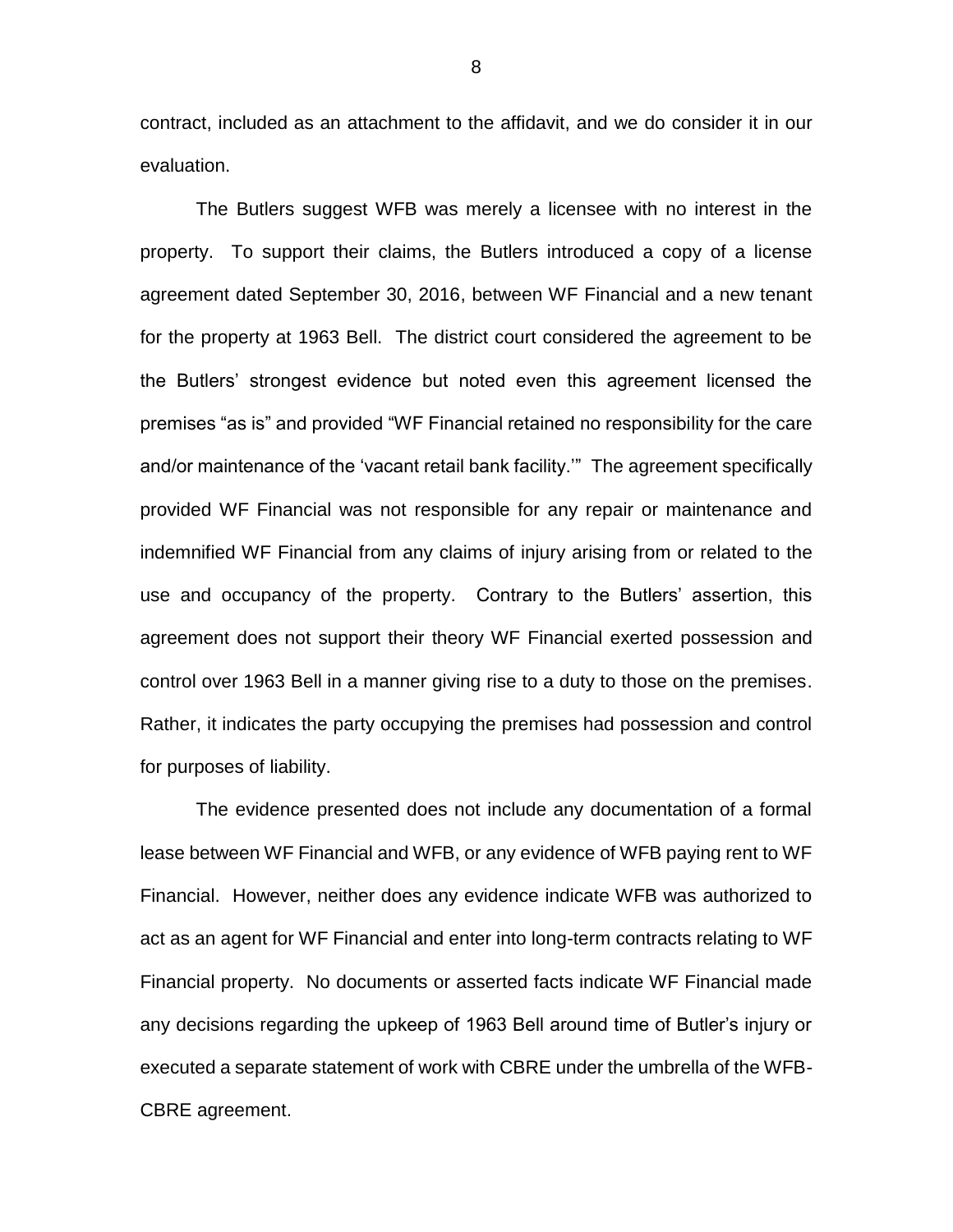Instead, the WFB-CBRE contract shows WFB exercised control over the 1963 Bell location for at least four years before the alleged mold exposure; the property was included among the properties for which WFB contracted directly with CBRE for full property management services. It was CBRE that first discovered the mold problem, CBRE consulted with WFB regarding the mold issue, and WFB directed CBRE and its employee Butler to fix the mold problem. There is no evidence WF Financial had any input in the actions leading to Butler's alleged injury.

The Butlers also contend because WF Financial entered into a contract to list and sell the property in February 2015, this shows WF Financial retained control over the property and should be liable. While the rights to possess, use, and dispose are all part of the group of rights known as property, the owner has the right to exercise these rights separately. *See United States v. Gen Motors Corp.*, 323 U.S. 373, 378 (1945) (noting the term property may "denote the group of rights inhering in the citizen's relation to the physical thing, as the right to possess, use and dispose of it."); *Bormann v. Bd. of Supervisors*, 584 N.W.2d 309, 315 (Iowa 1998). The exercise of one right does not necessarily mean exercising the other rights. For example, property owners often lease the right to use and possess the property while retaining their right to sell the property. *See*  Restatement (Second) of Property §§ 1.2, 15.1 (noting a landlord-tenant relationship exists when "the landlord transfers the rights of possession" and that the interests of each "are freely transferable"). Unless the lease provides otherwise, the owner may still sell the property while the lessee retains possession and control of the property. *See Alta Vista Props., LLC v. Mauer Vision Ctr., PC*,